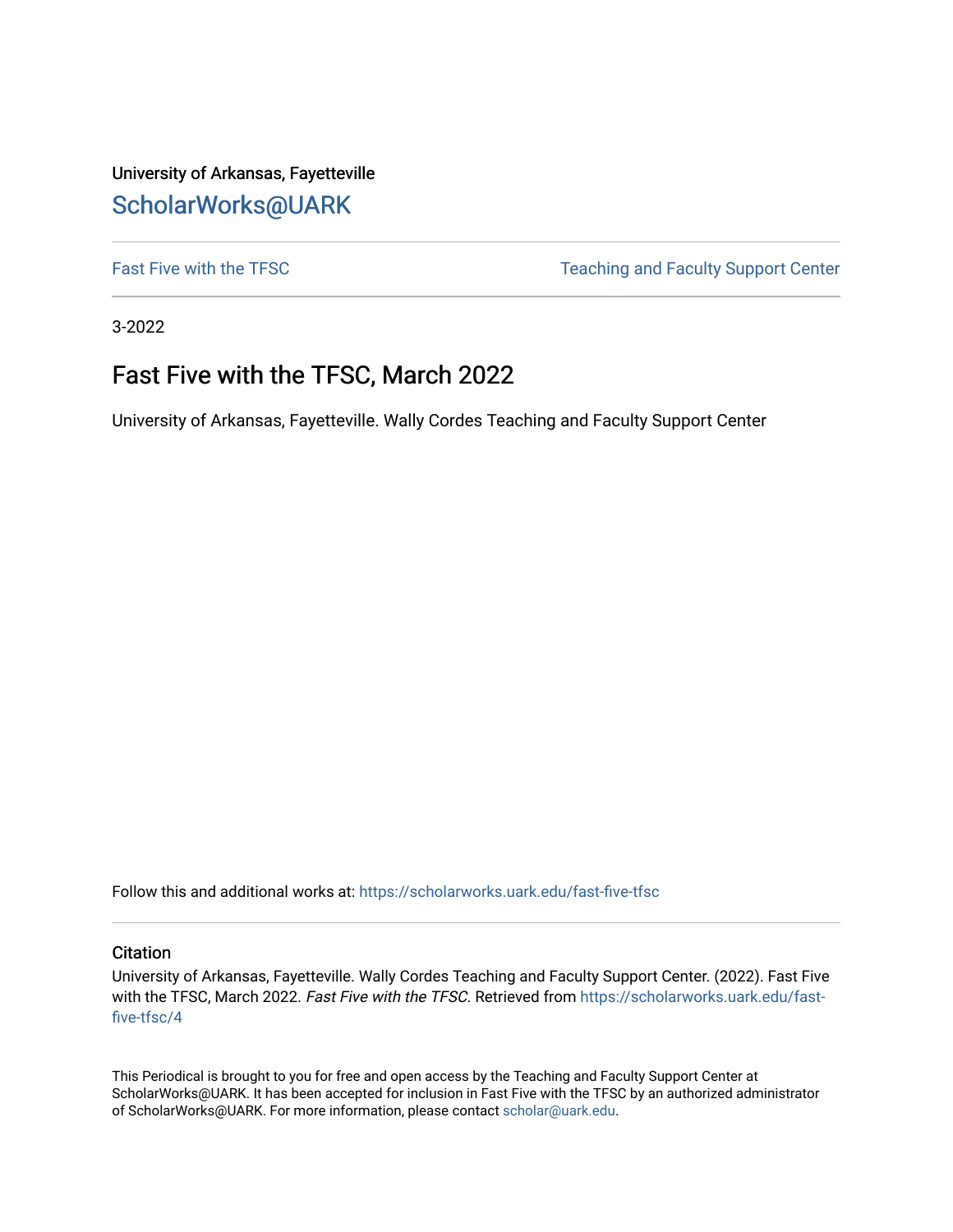## **Fast Five with the TFSC**

*A Newsletter for First Year Faculty at the University of Arkansas*

march 2022 Theme: The Teaching Academy

## **2 Quick Tips from the TFSC Co-Directors:**

- **1.** The Teaching Academy is dedicated to recognizing high quality teaching at the university of Arkansas. Here is a link to the webpage:<https://teaching-academy.uark.edu/>
- **2.** A lot of times people confuse the Cordes Teaching and Faculty Support Center and the Teaching Academy. These are two different organizations! The TFSC focuses on teaching related presentations and development. The Teaching Academy inducts 8 new members campus wide each year recognizing teaching excellence. They have a workshop in the fall that recognizes the winner of the Baum Teaching Award from the Arkansas Alumni Association. Additionally, they co-sponsor the Fall Teaching Reception and have monthly member meetings along with recognizing the Imhoff Award Winner (see the February 2022 Fast Five Newsletter). Both tenure track and non-tenure track faculty members are eligible to be a member of the Teaching Academy.

**3.**



From **Dr. Mary Savin**: Mary is from the Crop, Soil and Environmental Sciences Department in the Bumpers College of Agricultural, Food and Life Sciences and is a former Wally Cordes Teaching Faculty Support Center (TFSC) co-director and former Teaching Academy President. She is the current chair of the Faculty Senate.

The Teaching Academy is a University of Arkansas honor society that was established in 1988 by Dan Ferritor to promote and celebrate outstanding teaching on campus. I have heard rumors of the Teaching Academy referred to as a "secret society". Sometimes even its own members confuse the Teaching Academy with the Wally Cordes TFSC, which is a Provost's office sponsored support center to help anyone who teaches develop pedagogical skills, strategies, and programs to result in effective learning. There is a nomination process and annual nominations are limited in number. However, any honor society meant to "encourage recognition and reward for exceptional teaching" should not be so abstruse.

Therefore, I challenge all deans and current Teaching Academy members to seek out our exceptional, inspirational teaching faculty and promote the full diversity of our teaching faculty. Their positive impacts on students' learning and development and on us as a faculty cannot be overstated. Nominate a colleague from a different discipline or a different type of position. Let us learn from each other, from those with different perspectives and backgrounds, and continue to promote different approaches to teaching and learning that have deep, lasting impacts. Let us embody that "drop of water falling into a pond creating ripples spreading out in all directions, having an effect which can neither be controlled nor predicted".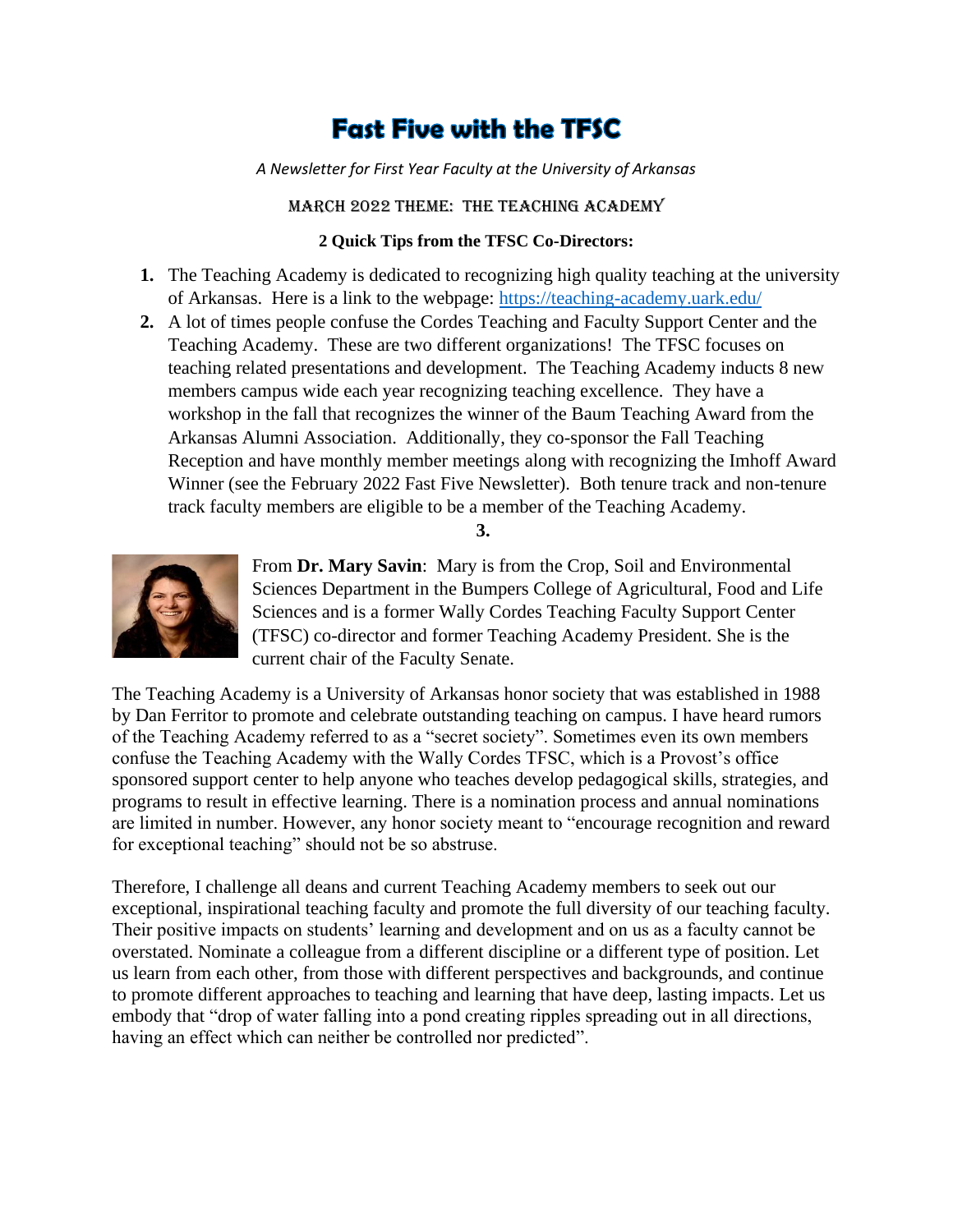

**Dr. Paul Calleja**, is the current President of the Teaching Academy. He is the assistant department chair in the (HHPR)-Health, Human Performance, & Recreation Department in the College of Education and Health Professions. He is focused on students and community.

Students attend universities to earn a degree and subsequently secure employment. However, as faculty it is imperative that we utilize methods to slow down the process, so learning is rooted. In addition, we need to develop a classroom foundation that allows for learning to occur unimpeded. When I first started teaching, I made some bad assumptions, (1) That I would provide students with information, and they would learn, (2) Students would be excited about learning, and (3) The student interactions with myself and fellow classmates would naturally develop and evolve throughout the semester with very little pre-planning on my part. I was incorrect on all accounts because I didn't consider the importance of student community development, which I believe is the foundation for establishing an effective classroom dynamic. Building a classroom community starts with the syllabus. The syllabus is your contract with your students. It provides policies and procedures that set expectations. However, it can also act as a deterrent as you try to connect with your students. Syllabi can contain language that is more law like than guiding. Phrases such as, don't accept, will not, and responsibility of can immediately raise the blood pressure of any student. Using punitive language can deter students from taking that first step towards building relationships, learning, and becoming involved. For example, I don't accept late assignments, but instead of laying down law, I provide guidance and evidence for my reasoning. Here is a sample from my syllabus. *All assignments are due on Mondays (please check the course schedule for exact dates). It wouldn't be fair to those students who submit assignments on time to accept assignments past the due date.* By including the group, I move the conversation back to the student community.

Students also want to know that you care and understand that their struggles sometimes get in the way of what they do in your course. This can be addressed by providing students with the means to manage their own absences or assignment struggles, while still being able to earn lost points. In my face-to-face courses, I provide students with an extra credit assignment that is due three weeks before the end of the semester and is worth the equivalent of two absences (10 points for each day). The 20 points can also be used to supplement an assignment where the student has performed below their expectations. The result of providing this option is an equitable pathway for the student community to re-coupe points due to the curve balls that life can throw at them.

I hope these tips provide you with avenues to connect with and further develop your student community. Who knows, you just may find a student showing up to your office hours to talk about life and their future. Have a great semester!